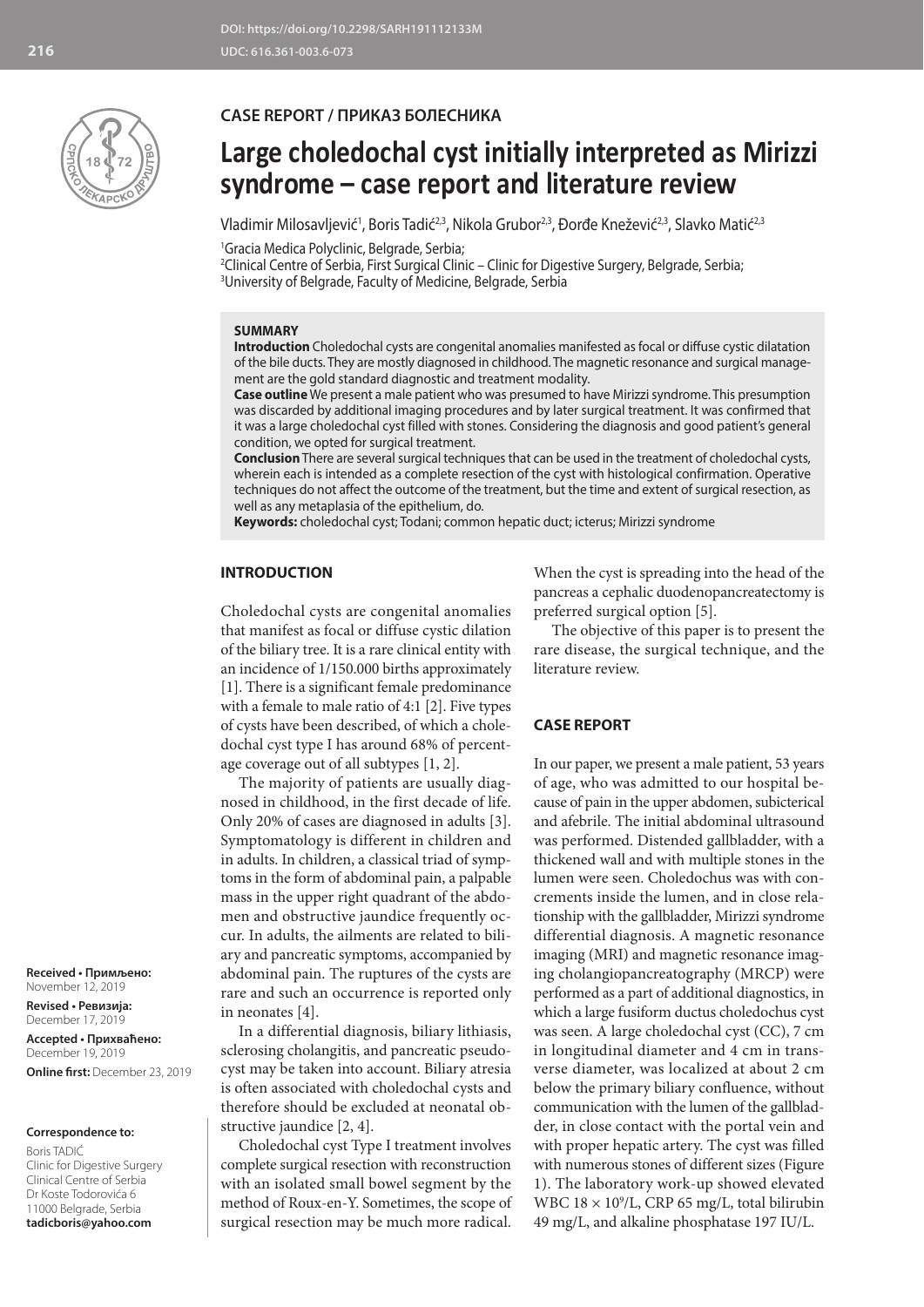

**Figure 1.** Abdominal magnetic resonance imaging – gallbladder (GB) and Type I choledochal cyst (CC) in sagittal (A) and axial (B) plane

In his medical history, the patient provided information that gallbladder calculus was verified by abdominal ultrasound more than 10 years previously. In addition to the examinations that were performed several times during this period, no additional diagnostic procedures were performed. The patient stated that he repeatedly felt difficulties in the form of biliary colic and sometimes spontaneously resolved mild jaundice, which were treated in a conservative manner.

The patient was in good general condition, so we opted for surgical treatment. Given the size, the position of the cyst, and its proximity to surrounding structures, primarily vascular, we applied the open surgical approach. In terms of general endotracheal anesthesia, the abdomen was opened with the right subcostal laparotomy. After adhesiolysis and the inspection, the preoperative diagnosis was confirmed with an inflammatory block surrounding the hepatoduodenal ligament. Hard adhesions were obscuring normal anatomy, cholecystectomy and a careful dissection of the hepatoduodenal ligament was performed, with difficult separation of the vascular structures from the cystic structures. Resection of the common bile duct along with the large cyst was performed. The upper and lower resection was at a distance of 1 cm with respect to both ends of the cyst. Resection margins were sent to an *ex tempore* histopathologic examination. In the meantime, we performed an extensive lavage of the bile ducts, proximal part first and then the distal part from previously resected CC. Using choledochoscope, the proximal part relative to the branch of the left and the right hepatic duct, and then the distal stump of the resected hepatic ductus to the papilla of Vater were inspected. The finding was normal, with no residual stones. *Ex tempore* findings were negative for malignancy. Hepaticojejunostomy was performed using interrupted, monofilament, slowly absorbable suture (4/0) at about 1 cm below the biliary confluence (Figure 2). The abdomen was drained with two abdominal drains and the operating incision was reconstructed. The tissue of the cyst (Figure 3) and of the gall bladder was sent to histopathological examination.



**Figure 2.** Intraoperative photograph showing hepaticojejunostomy performed using interrupted suture at about 1 cm below the primary biliary confluence



**Figure 3.** Macroscopic image of the specimen, before and after opening, showing multiple stones in its lumen

Histopathological examination revealed only mild inflammatory changes in the wall of the gallbladder, with no dysplasia or other significant epithelial changes. A specimen with a cyst measuring  $75 \times 48$  mm in diameter was extensively reviewed. It was seen that the areas of papillated and partly atypical epithelial proliferation were present in the bile duct, but coupled with poorly expressed atypia, so there were only focuses of light epithelial dysplasia (grade I–II). In the surroundings, chronic inflammation with some of the sporadic multiplicity of the diverticula of the same epithelium was present, as well as the light multiplication of such tubulo-glandular structures. None of the sections showed any invasiveness elements. Cystic part of the sections showed mostly flattened and only reactively altered, but mostly non-dysplastic epithelial changes.

The postoperative course was uneventful. Abdominal drains were removed on the third postoperative day and the patient was discharged on the seventh postoperative day. A month later, an abdominal ultrasound was performed and the finding was normal, as well as laboratory analysis. Six months after surgery, MRI and MRCP were performed showing that the anastomosis is passable and that the other findings in the abdomen were normal. The patient's condition is still monitored.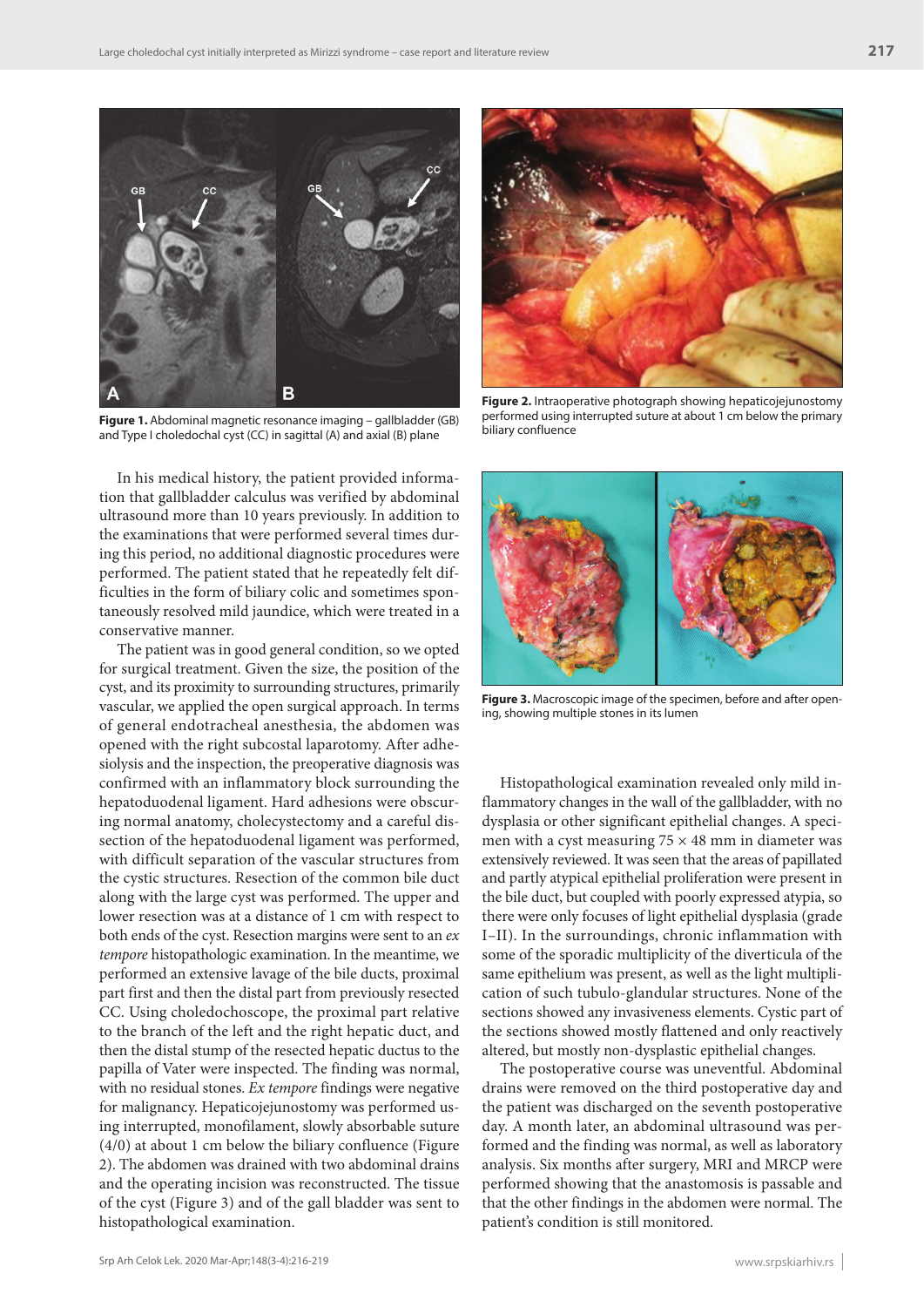## **DISCUSSION**

CCs were first reported by Vater and Ezler [6]. This congenital malformation is characterized by dilatation of the biliary tree without acute obstruction of the flow of bile. The cyst may be present in any part of the biliary tree. According to the volume, it may be complete or segmented, and according to the shape, it can be saccular or fusiform [7]. In our case, it was a fusiform cyst, filled with numerous concrements.

Etiology of CCs is still unclear and there is still no clear expert consensus. The most frequently mentioned hypothesis in the current literature suggests that CCs occur after partial obstruction of the bile duct, which produces an increase in pressure in the proximal part of the bile duct, which leads to the dilatation of this part [7]. CC prevalence is much higher in Asian countries such as in Japan and predominantly occurs in females [8].

The first classification of CC was announced by Alonso-Lej et al. [9] in 1959. This initial classification was completed by Todani et al. [10], wherein the choledochal cysts were classified into five types. Type I cysts represent the dilatation of the extrahepatic bile ducts. Also, they represent the most common type according to the previously mentioned Todani classification, where the incidence is 1:1,000, compared to western countries, where the incidence ranges from 1:150,000 up to 1:1,000,000 births. Type I CCs have the greatest frequency of occurrence (75–85%) compared to other types [1, 10]. Isolated cystic dilatation of the cystic duct was added to the Todani classification in 1991 as type VI [11].

CCs are presented with different symptoms, but they can often be asymptomatic. In symptomatic patients, they are commonly presented as abdominal pain, nausea, and vomiting. In these patients, biliary stones, cholangitis, liver abscess, and biliary cirrhosis are present in 60–80% of the cases [4, 12].

Ultrasound examination of the abdomen is the first diagnostic procedure, particularly in children. As an additional diagnosis, computed tomography is used. Both methods cannot always provide sufficient information. The gold standard is MRI, as well as MRCP, with an efficiency of 96–100% [1, 12]. Endoscopic retrograde cholangiopancreatography and percutaneous transhepatic cholangiography represent very reliable diagnostic procedures, but both are invasive procedures and their application is not routinely performed [12, 13].

In our case, only after completed MRI and MRCP were we able to remove the dilemma on the possible presence of Mirizzi syndrome. There was no communication of CC dilation with the lumen of the gall bladder, nor any expressed compression in the relations of biliary structures, as originally seen in the abdominal ultrasound examination. Since the only reliable and correct treatment modality of these biliary tree anomalies is complete surgical resection, surgical treatment should not be delayed, especially if you take into account that these anomalies represent the premalignant condition. Malignant alteration depends on the cyst type and that percentage is the largest for Type I cysts (about 70%), followed by Type IV cysts (about 20%), Type II cysts (about 5%), and Type III cysts (about 5%) [14].

Within frequent cholangitis and inflammatory processes of the surrounding structures and their consequences, sometimes it is difficult to achieve complete excision of the CC, especially because of the close relationship with the blood vessels, especially the portal vein. CC sometimes spreads into the parenchyma of the pancreas and it is necessary, in order to apply the adequate and radical surgical approach, to perform a cephalic duodenopancreatectomy with all the risks that this procedure can cause [5, 7].

After the excision of the cyst, the reconstruction can be done in two ways: hepatico-duodenal anastomosis or hepatico-jejunal anastomosis by the Roux-en-Y method [15]. The success of operational procedures and of the selection of anastomosis is measured by the ease of implementation, as well as by short- and long-term results of the surgical treatment. The data from the current literature suggest that the success of hepaticojejunostomy is about 92% with the complication rate of 7%, compared to hepatico-duodenostomy, with the complication rate about 42% [7, 15].

Surgical management can be carried out by using several surgical techniques. These include the classical operational approach, which we also apply, then minimally invasive or laparoscopic access, and the most modern, robotic-assisted surgical approach [16, 17].

Depending on the technical equipment and the training of the surgical team, in institutions where this type of surgery is performed, it is possible to effectively apply several surgical techniques, whose ultimate objective is the same – the complete excision of the CC with the appropriate reconstruction of the biliary ducts. After reviewing the literature and bibliographic databases (PubMed, Scopus), we came to the conclusion that the short- and long-term results of surgical treatment outcomes of patients operated on for Type I CC are similar, regardless of the applied surgical technique. It can be concluded that the applied surgical technique does not affect considerably the final result of the treatment, but the period required to diagnose the disease, the extent of surgical resection, and the presence of the bile duct epithelium metaplasia do.

**Informed consent**: Written informed consent was obtained from the patient for this case report publication, including the accompanying images, case history, and data.

**Conflict of interest**: None declared.